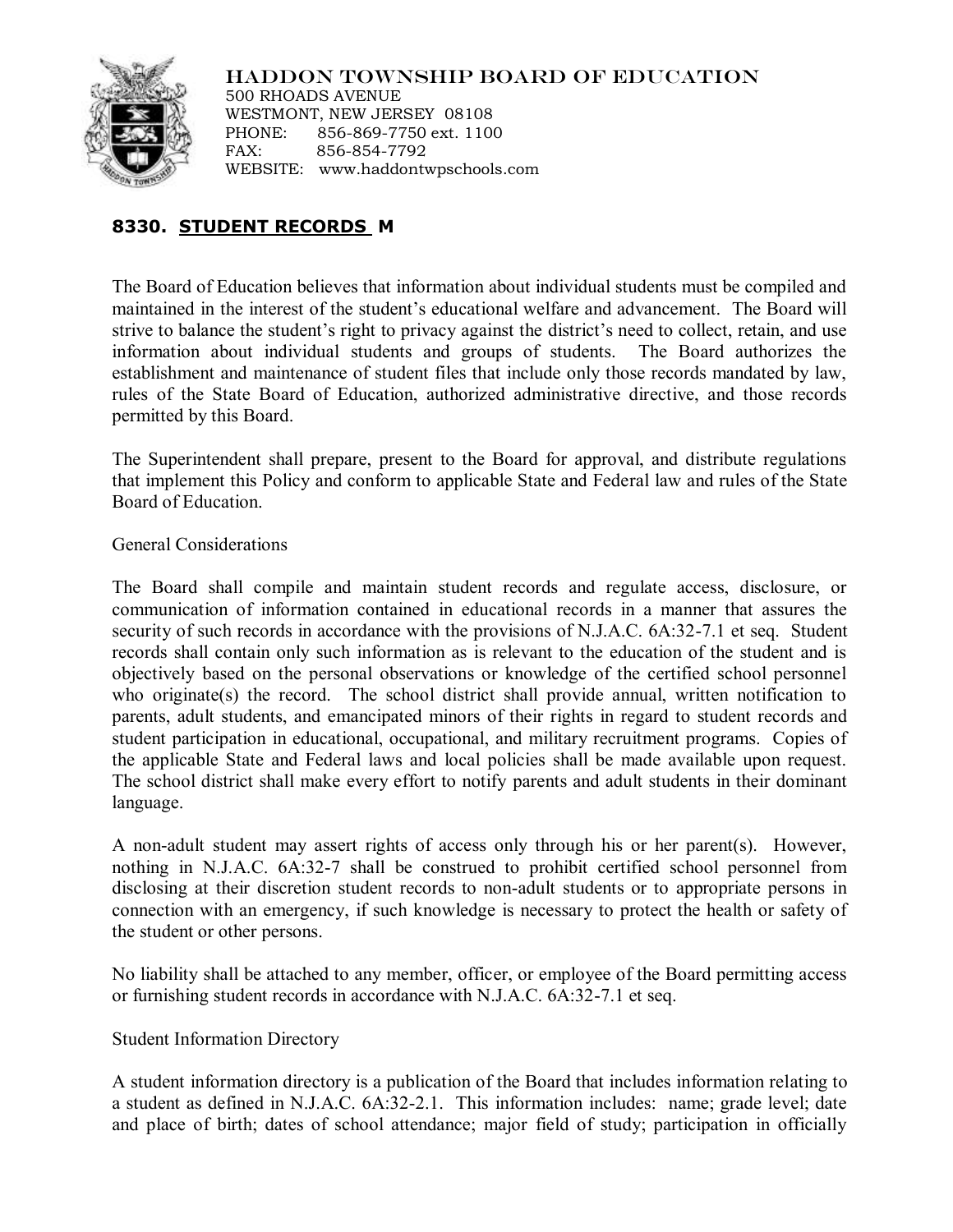recognized activities; weight and height relating to athletic team membership; degrees; awards; the most recent educational agency attended by the student; and other similar information. The student information directory shall be used only by authorized school district personnel and for designated official use by judicial, law enforcement, and medical personnel and not for general public consumption.

In the event the school district publishes a student information directory, the Superintendent or designee will provide a parent or adult student a ten-day period to submit to the Superintendent a written statement prohibiting the school district from including any or all types of information about the student in any student information directory before allowing access to such directory to educational, occupational, and military recruiters pursuant to N.J.S.A. 18A:36-19.1 and 20 U.S.C. §8528 - Armed Forces Recruiter Access to Students and Student Recruiting Information of the Elementary and Secondary Education Act (ESEA) of 1965. In accordance with N.J.S.A. 18A:36- 19.1, military recruiters will be provided the same access to a student information directory that is provided to educational and occupational recruiters.

### School Contact Directory for Official Use

A school contact directory for official use is a compilation by the school district that includes the following information for each student: name; address; telephone number; date of birth; and school enrollment. The district shall compile and maintain a school contact directory for official use that is separate and distinct from the student information directory. The student contact directory may be provided for official use only to judicial and law enforcement personnel, and to medical personnel currently providing services to the student in question. To exclude any information from the school contact directory for official use the parent, adult student, or emancipated minor shall notify the Superintendent or designee in writing.

#### Mandated and Permitted Student Records

Mandated student records are those records school districts have been directed to compile by State statute, regulations, or authorized administrative directive in accordance with N.J.A.C. 6A:32-7.3.

Permitted student records are those student records not mandated pursuant to N.J.A.C. 6A:32-7.3, but authorized by the Board to promote the student's educational welfare. The Board shall authorize the permitted records to be collected by adopting Policy and Regulation 8330, which will list such permitted records.

#### Maintenance and Security of Student Records

The Superintendent or designee shall be responsible for the security of student records maintained in the school district. Policy and Regulation 8330 assure that access to such records is limited to authorized persons.

Records for each individual student may be stored electronically or in paper format. When student records are stored electronically, proper security and back-up procedures shall be administered.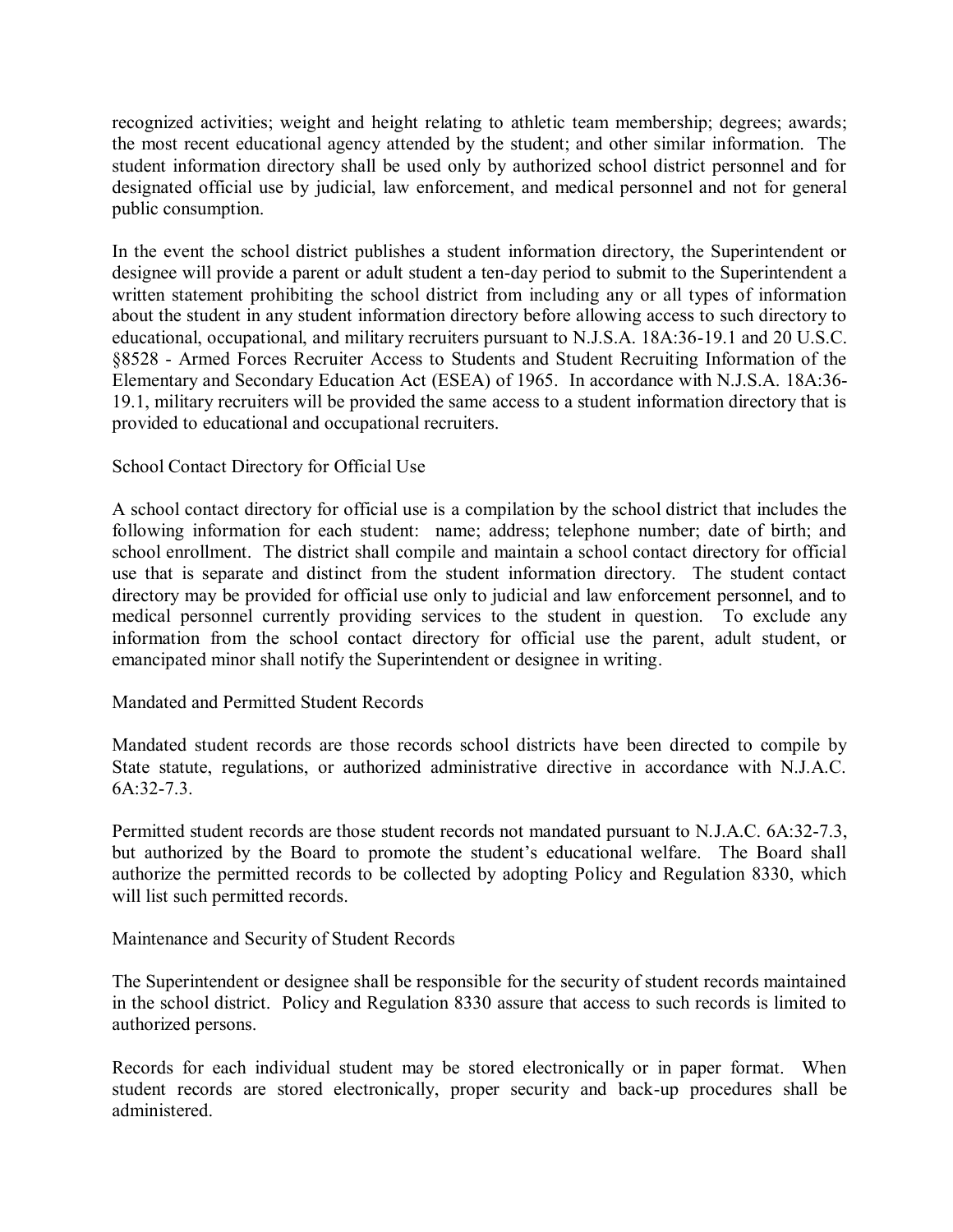Student health records, whether stored on paper or electronically, shall be maintained separately from other student records, until such time as graduation or termination, whereupon the health history and immunization record shall be removed from the student's health record and placed in the student's mandated record. Records shall be accessible during the hours in which the school program is in operation.

Any district internet website shall not disclose any personally identifiable information about a student without receiving prior written consent from the student's parent, in accordance with the provisions of N.J.S.A. 18A:36-35. Personally identifiable information means student names; student photos; student addresses; student e-mail addresses; student phone numbers; and locations and times of class trips.

#### Access to Student Records

Only authorized organizations, agencies, or persons as defined in N.J.A.C. 6A:32-7.5 shall have access to student records, including student health records. Access to student records shall be provided to persons authorized such access under N.J.A.C. 6A:32-7.1 et seq. within ten days of a request, but prior to any review or hearing conducted in accordance with N.J.A.C. 6A.

The district shall control access to, disclosure of, and communication regarding information contained in student health records to assure access only to people permitted by Federal and State statute and regulations in accordance with N.J.A.C. 6A:32-7.5.

The district may charge a reasonable fee for reproduction of student records, not to exceed the schedule of costs set forth in N.J.S.A. 47:1A-5, provided that the cost does not effectively prevent the parents or adult students from exercising their rights under N.J.A.C. 6A:32-7 or other Federal and State rules and regulations regarding students with disabilities, including N.J.A.C. 6A:14.

Access to and disclosure of a student's health record shall meet the requirements of the Family Education Rights and Privacy Act, 34 C.F.R. Part 99 (FERPA).

Only authorized organizations, agencies, or persons as defined in N.J.A.C. 6A:32-7.5 shall have access to student records, including student health records.

Nothing in N.J.A.C. 6A:32-7.1 et seq. or in Policy and Regulation 8330 shall be construed to prohibit school personnel from disclosing information contained in the student health record to students or adults in connection with an emergency, if such knowledge is necessary to protect the immediate health or safety of the student or other persons.

In complying with N.J.A.C. 6A:32-7 – Student Records, individuals shall adhere to requirements pursuant to N.J.S.A. 47:1A-10, the Open Public Records Act (OPRA) and 34 CFR Part 99, the Family Educational Rights and Privacy Act (FERPA).

Conditions for Access to Student Records

All authorized organizations, agencies, and persons defined in N.J.A.C. 6A:32-7.1 et seq. shall have access to the records of a student subject to conditions outlined in N.J.A.C. 6A:32-7.6(a).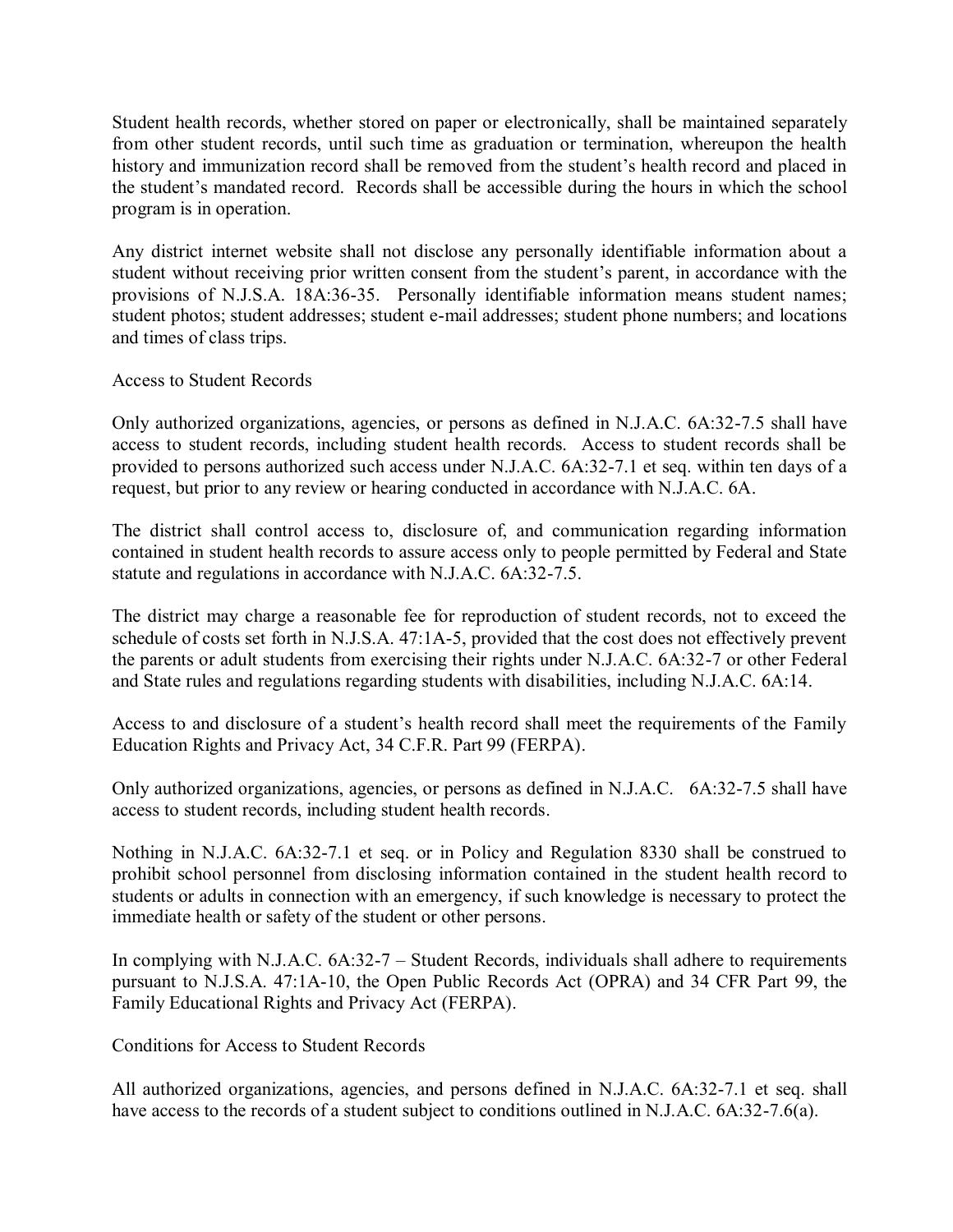Rights of Appeal for Parents and Adult Students

Student records are subject to challenge by parents and adult students on the grounds of inaccuracy, irrelevancy, impermissive disclosure, inclusion of improper information or denial of access to organizations, agencies, and persons in accordance with N.J.A.C. 6A:32-7.7(a).

To request a change in the record or to request a stay of disclosure pending final determination of the challenged procedure, the parent or adult student shall follow the procedures pursuant to N.J.A.C. 6A:32-7.7(b).

Appeals relating to student records for students with disabilities shall be processed in accordance with the requirements of N.J.A.C. 6A:32-7.7(b).

Regardless of the outcome of any appeal, a parent or adult student shall be permitted to place in the student record a statement commenting upon the information in the student record or setting forth any reasons for disagreement with the decision made in the appeal. Such statements shall be maintained as part of the student record as long as the contested portion of the record is maintained. If the contested portion of the record is disclosed to any party, the statement commenting upon the information shall also be disclosed to that party.

Retention and Disposal of Student Records

A student record is considered to be incomplete and not subject to the provisions of the Destruction of Public Records Law, N.J.S.A. 47:3-15 et seq., while the student is enrolled in the school district. The school district shall retain the student health record and the health history and immunization record according to the School District Records Retention Schedule, as determined by the New Jersey State Records Committee.

Student records of currently enrolled students, other than that described in N.J.A.C. 6A:32-7.8(e), may be disposed of after the information is no longer necessary to provide educational services to a student and in accordance with the provisions of N.J.A.C. 6A:32-7.8(b).

Upon graduation or permanent departure of a student from the school district, the parent or adult student shall be notified in writing that a copy of the entire student record will be provided to them upon request. Information in student records, other than that described in N.J.A.C. 6A:32- 7.8(e), may be disposed of, but only in accordance with the Destruction of Public Records Law, N.J.S.A. 47:3-15 et seq. Such disposition shall be in accordance with the provisions of N.J.A.C. 6A:32-7.8(c)2.

No additions shall be made to the record after graduation or permanent departure without the prior written consent of the parent or adult student.

In accordance with N.J.A.C.  $6A:32-7.8(e)$ , the New Jersey public school district of last enrollment, graduation, or permanent departure of the student from the school district shall keep for 100 years a mandated record of a student's name, date of birth, name of parents, gender, health history and immunization, standardized assessment results, grades, attendance, classes attended, grade level completed, year completed, and years of attendance.